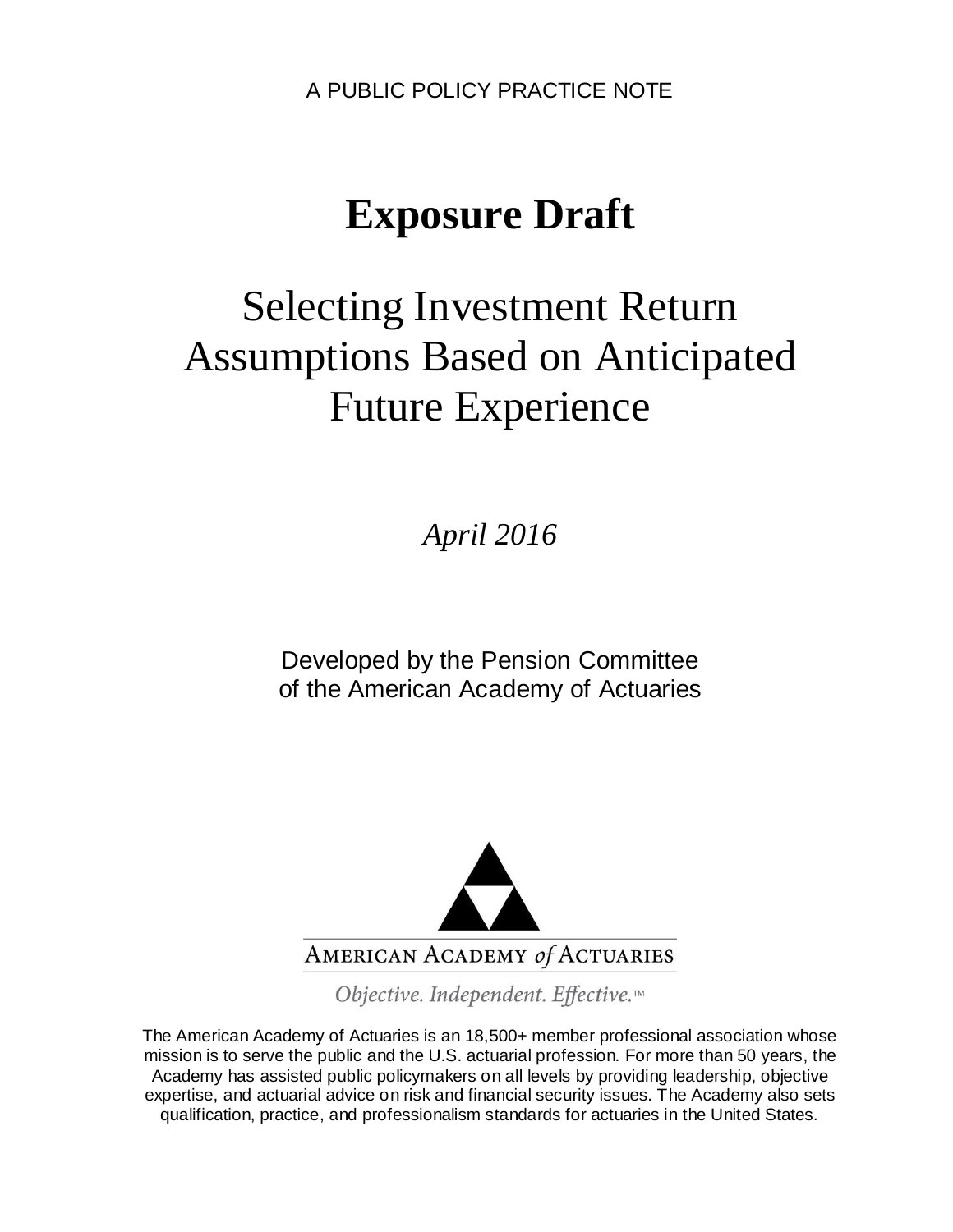### **2016 Pension Committee**

Ellen Kleinstuber, Chairperson Bruce Cadenhead, Vice Chairperson Ted Goldman, Senior Pension Fellow

Margaret Berger **A. Donald Morgan** Susan Breen-Held Keith Nichols Charles Clark Nadine Orloff Ellen Kleinstuber Jeffrey Litwin Thomas Lowman James Shake Tonya Manning Joshua Shapiro Timothy Marnell Gerard Mingione

Scott Hittner Scott Hittner Scott Hittner Scott Hittner Maria Sarli Mitchell Serota Mark Spangrud

The Committee gratefully acknowledges the contributions of former Pension Committee Chairperson Michael Pollack and Aaron Weindling.

The comment deadline for this exposure draft is June 27, 2016. Please send any comments to [pensionanalyst@actuary.org.](mailto:pensionanalyst@actuary.org)



AMERICAN ACADEMY of ACTUARIES

Objective. Independent. Effective.™

1850 M Street N.W., Suite 300 Washington, D.C. 20036-5805

© 2016 American Academy of Actuaries. All rights reserved.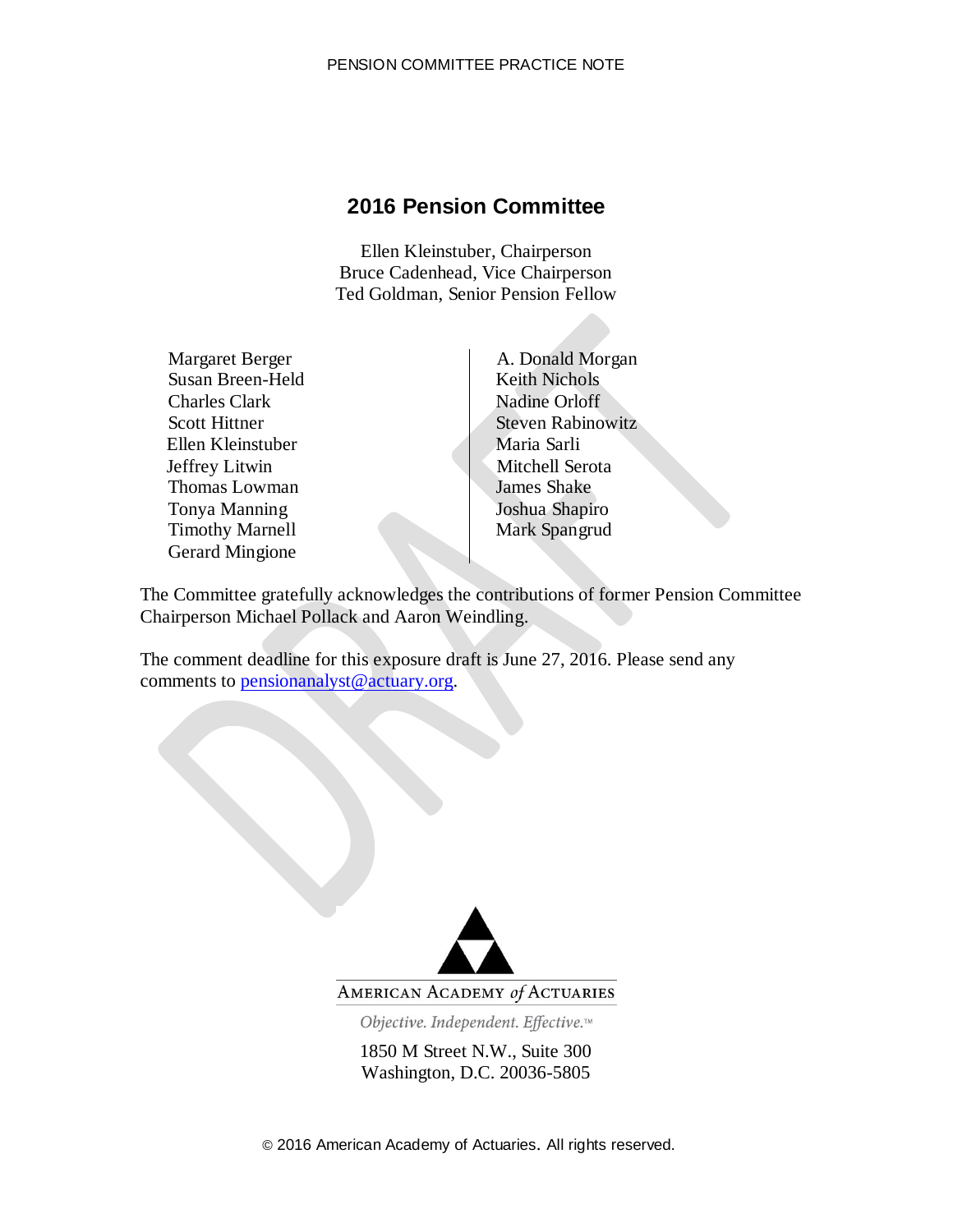### **TABLE OF CONTENTS**

| Appendix 1                                                                      |
|---------------------------------------------------------------------------------|
| Applications to Return Assumption Used in U.S. Accounting (ASC-715 & GASB 67)13 |
| Appendix 2                                                                      |
| Varying Attributes of Simplified vs. Complex Statistical and Forecast Models13  |
|                                                                                 |
|                                                                                 |
|                                                                                 |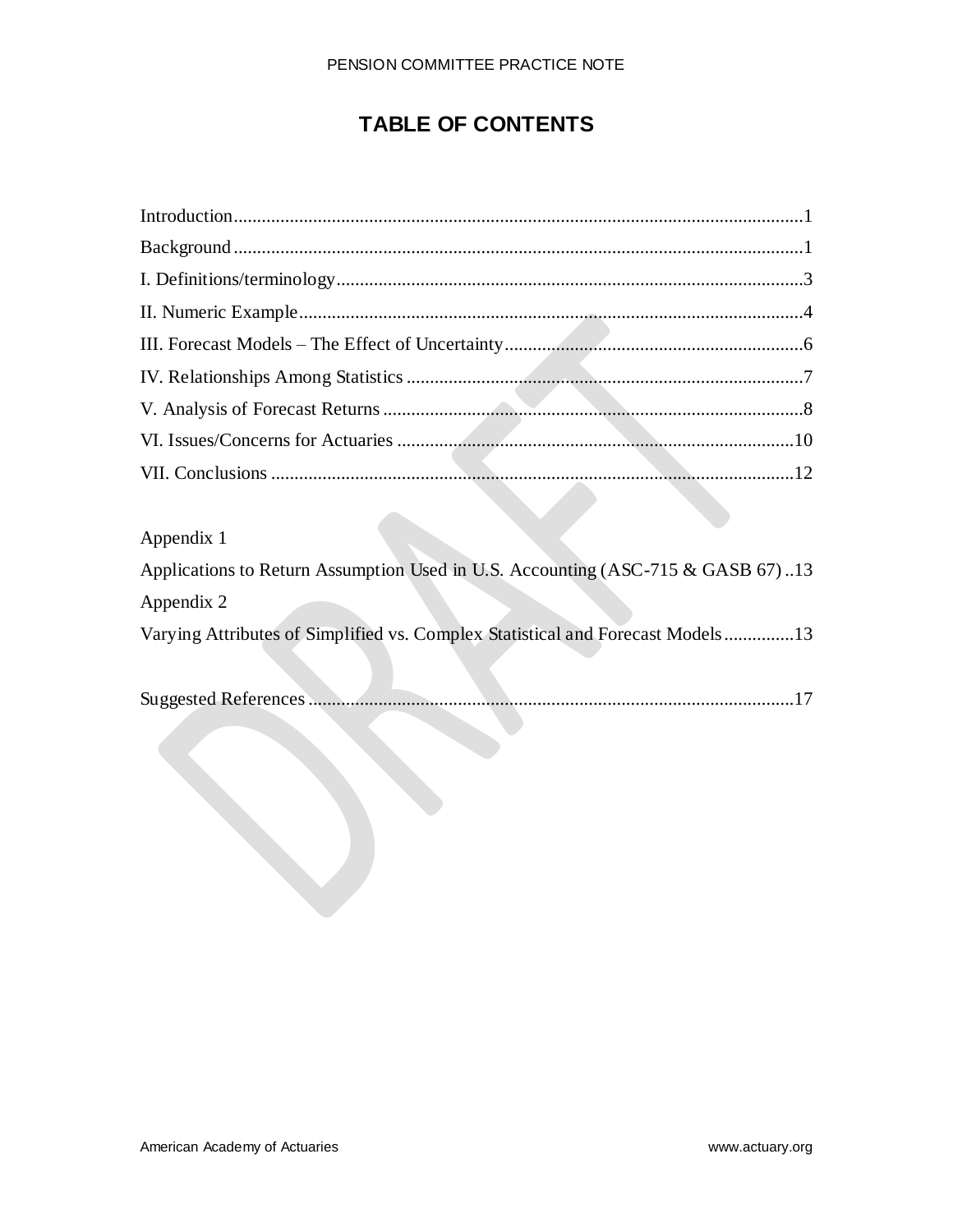### **INTRODUCTION**

This practice note is not a promulgation of the Actuarial Standards Board, is not an actuarial standard of practice (ASOP) or an interpretation of an ASOP, is not binding upon any actuary and is not a definitive statement as to what constitutes generally accepted practice in the area under discussion. Events occurring subsequent to the publication of this practice note may make the practices described in the practice note irrelevant or obsolete.

This practice note was prepared by the Pension Committee of the Pension Practice Council of the American Academy of Actuaries, to provide information to actuaries on current and emerging practices in the selection of investment return assumptions based on anticipated future experience. The intended users of this practice note are the members of actuarial organizations governed by the ASOPs promulgated by the Actuarial Standards Board.

This practice note may be helpful when setting assumptions, or providing advice on setting assumptions, for funding (where permitted by law), and for financial accounting in connection with funded U.S. benefit plans. It does not cover the selection and documentation of other economic assumptions or demographic assumptions.

The Pension Committee welcomes any suggested improvements for future updates of this practice note. Suggestions may be sent to the pension policy analyst of the American Academy of Actuaries at 1850 M Street NW, Suite 300, Washington, DC 20036 or by emailing [pensionanalyst@actuary.org.](mailto:pensionanalyst@actuary.org)

### **BACKGROUND**

Actuarial Standard of Practice No. 27 (ASOP 27), *Selection of Economic Assumptions for Measuring Pension Obligations*, provides guidance to actuaries in selecting economic assumptions such as those relating to investment return, discount rates, and compensation increases.

Key provisions of ASOP 27 relating to the determination of investment return assumptions include the following:

- Assumptions should be reasonable and consistent with other economic assumptions selected by the actuary for the measurement period (Sections 3.6 and 3.12).
- Assumptions should be based on the actuary's observations of the estimates inherent in market data and/or should reflect the actuary's estimate of future experience (Section 3.6(d)).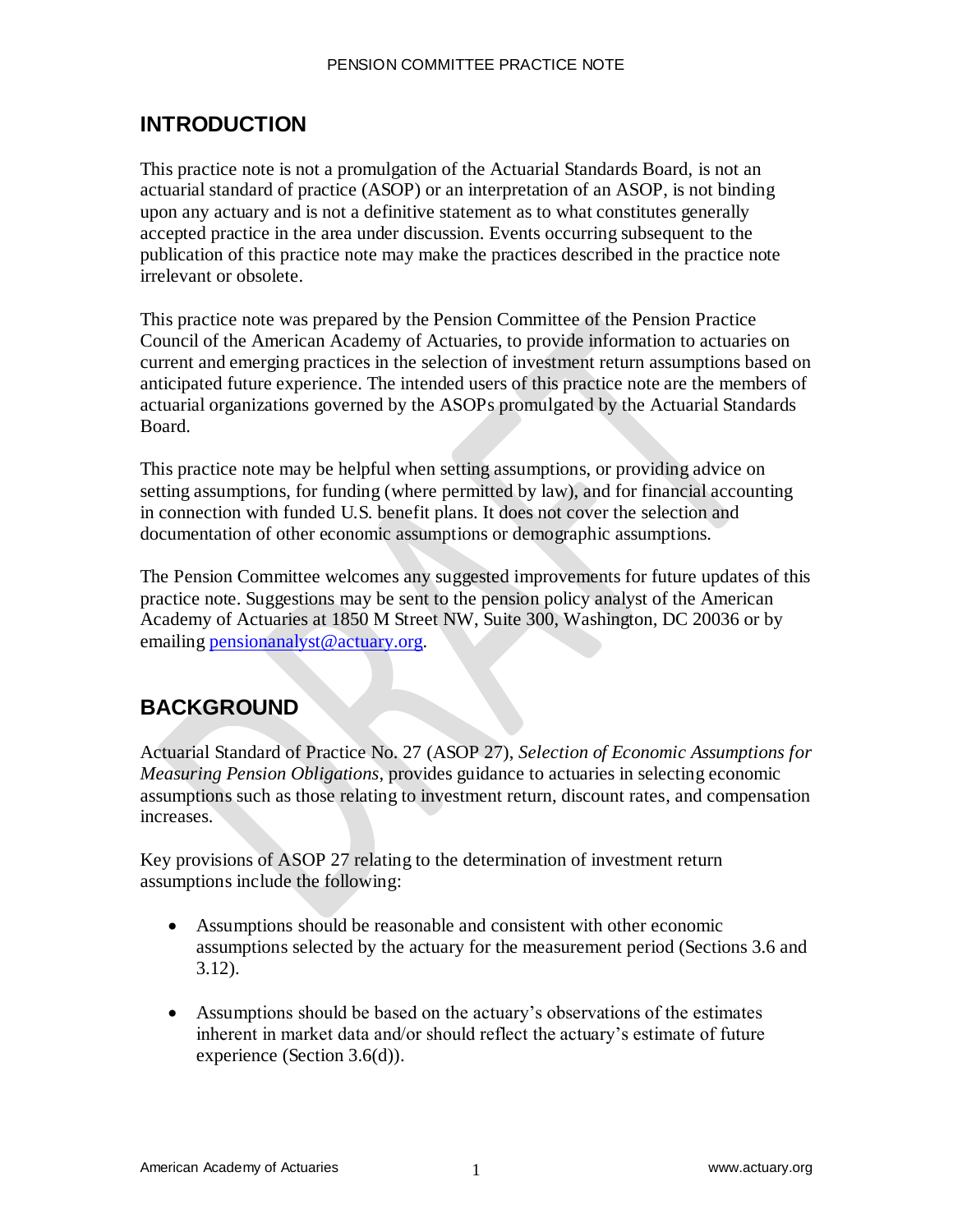- Assumptions should incorporate no significant bias<sup>1</sup> (Section 3.6(e)).
- The actuary should review appropriate current and long-term historical economic data as part of the assumption-setting process (Sections 3.4 and 3.8.1).
- Active management premiums should not be anticipated without relevant supporting data (Section 3.8.3(d)).

Complex issues arise in the determination of investment return assumptions, especially for an investment return assumption that will be used as a discount rate (i.e., as a means for determining the present values of promised benefit payments payable over long periods). In particular, the ASOP acknowledges the distinction between assumptions that reflect arithmetic versus geometric average returns (section 3.8.3(j)). Arithmetic averages generally exceed geometric averages, but some issues and concerns may arise in developing investment return assumptions based on these higher rates.

This practice note provides discussion and background information relating to this technical issue. It is divided into seven sections:

- I. Definitions/Terminology: Sets forth definitions of terms that will be used frequently; some definitions introduce minor twists or insights compared to what the reader might be familiar with.
- II. Numeric Example: Provides a numerical example that refreshes the reader's understanding of geometric and arithmetic computations for historical performance.
- III. Forecast Models—the Effect of Uncertainty**:** Shows how these concepts are used in modeling.
- IV. Relationships Among Statistics**:** Compares means and medians in the context of arithmetic and geometric models.
- V. Analysis of Forecast Returns**:** Addresses stochastic simulations and the results that may be analyzed from them. This section provides the foundation of the debate related to the use of arithmetic and geometric averages.
- VI. Issues/Concerns for Actuaries**:** Further amplifies the issues related to the selection of arithmetic vs. geometric averages.
- VII. Conclusions: Summarizes the key points addressed in the practice note.

<sup>&</sup>lt;sup>1</sup> The ASOP contains an exception "when provisions for adverse deviation or plan provisions that are difficult to measure are included and disclosed under section 3.5.1, or when alternative assumptions are used for the assessment of risk."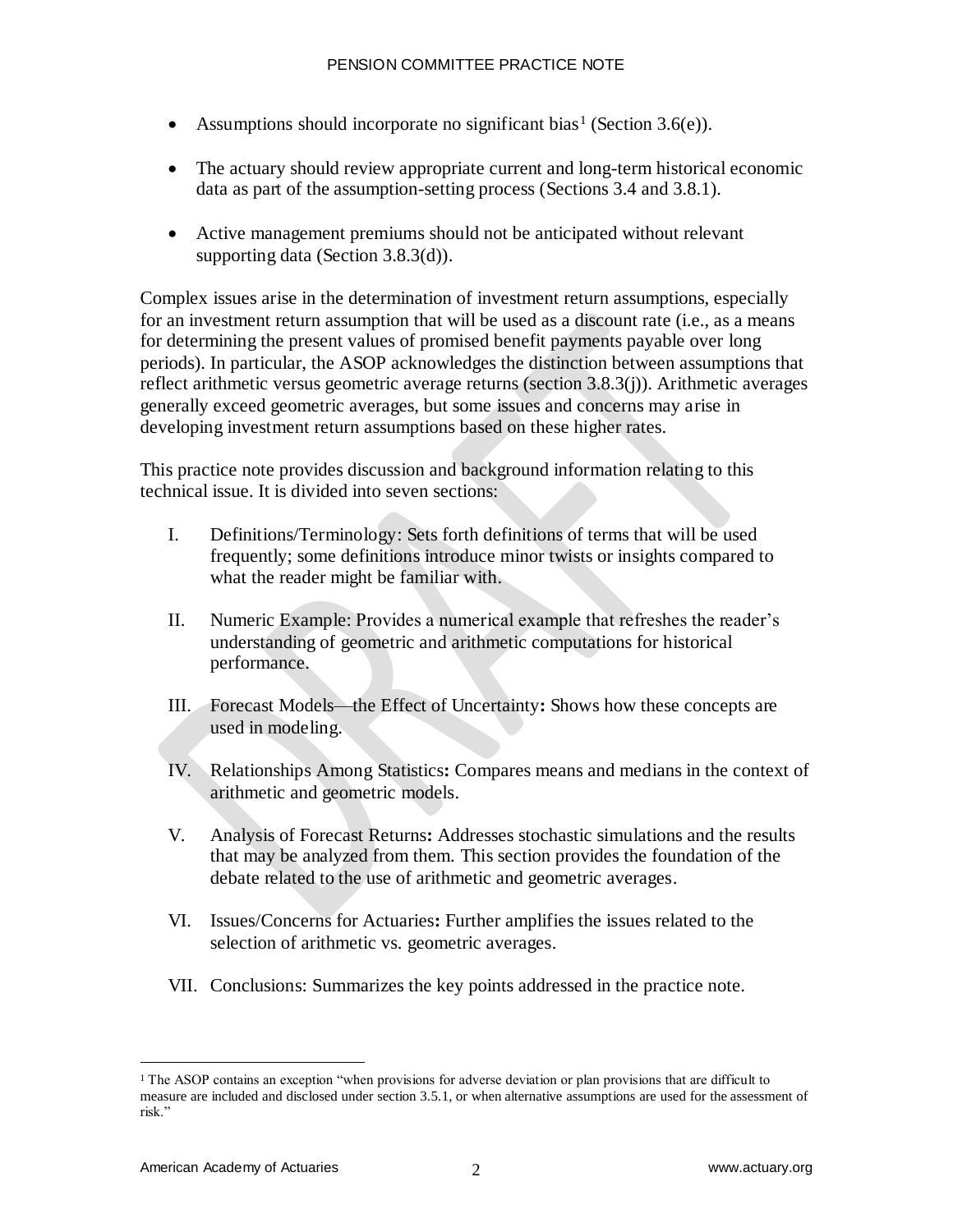The material presented in this practice note is complex and technical. Although an initial read-through may not require a major time investment, actuaries may find it beneficial to devote several hours to a more in-depth review and study of the concepts, arguments, and applications presented. The practice note offers two appendices and a bibliography to support further independent study.

### **I. DEFINITIONS/TERMINOLOGY**

The analyses involved in setting an investment return assumption invoke issues that are highly technical and involve fairly subtle distinctions. Additional complexity arises in that different authors may reference similar concepts and terminology but employ them slightly differently. Some terms may also be used in a less technical sense in other contexts, and have developed certain connotations from this more general usage.

This practice note uses terminology in the following manner, which sometimes differs from the terminology employed in ASOP 27. (ASOP 27 terminology, where different, is indicated in parentheses.)

- *Average*: A statistic related to a sequence of values, which can be either historical returns or a single scenario of future returns. In other material, the word "average" is used to describe a calculation performed on a random variable. To avoid confusion, this practice note will use other terms to describe results that apply to random variables. The two types of average returns addressed by the practice note are:
	- o *Arithmetic average return*: Calculated from a sequence of periodic returns by dividing the sum of the rates of return by the number of periods.
	- o *Geometric average return*: Calculated from a sequence of periodic returns by first converting each of them to the amount that would be accumulated during the period from an investment of \$1. For example, the single period accumulation that corresponds to a 10% return is 1.1, while the accumulation corresponding to a -5% return is .95. The geometric return over N periods is determined by raising the product of the N periodic single period accumulations to the power of (1/N) and subtracting 1 from the result.
- *Terminal wealth*: The amount that accumulates from an initial investment of one unit. For any value of terminal wealth at the end of N periods, the equivalent discount rate is determined by raising the terminal wealth to the 1/N power and subtracting 1.
- *Independent and identically distributed (IID):* In probability theory and statistics, a sequence of random variables is independent and identically distributed if each random variable has the same probability distribution and all are mutually independent; i.e., it is unaffected by the variables that came before. The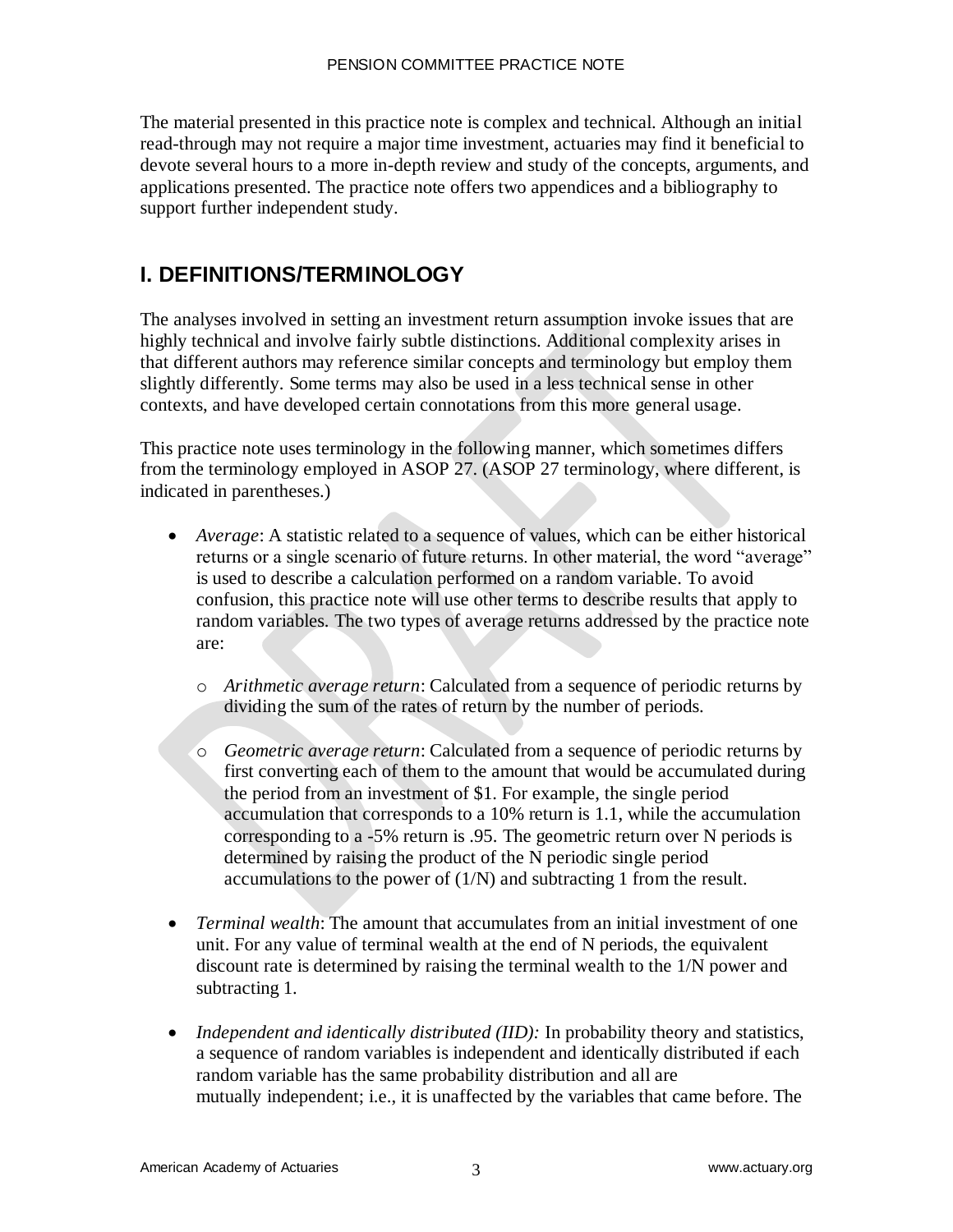#### PENSION COMMITTEE PRACTICE NOTE

assumption that observations be IID tends to simplify the underlying mathematics of many statistical methods. The assumption is important in the classical form of the central limit theorem, which states that the probability distribution for IID variables with finite variance approaches a normal distribution. In practical applications of statistical modeling, however, the IID assumption may not be realistic.

The following terms describe properties or results developed from the probability distribution of a random variable, such as the output from a stochastic simulation:

 *Expected value*: The average of possible values for a random variable weighted by the probability associated with each. In a stochastic simulation this outcome is not necessarily known, but is estimated as the average of the variable in question over all stochastic trials.

Note: The word "expected" is commonly used to reference a specific anticipated outcome to the exclusion of other possibilities (e.g., it is expected to rain tomorrow). This different usage can create confusion. When charged with setting an assumption for "expected" return, some actuaries may adhere to the statistical definition implied above while others may intend the less technical usage. To ensure clarity, this practice note uses "mean" rather than "expected value."

- *Mean*: A synonym for the technical meaning of expected value as defined above. Other sources sometimes describe average returns developed from historical results or a single sequence of forecast outcomes as mean returns; e.g., arithmetic mean return or geometric mean return. To clarify the distinctions, this practice note uses mean only to describe a statistic related to a random variable; i.e., a calculation made from a simulated array of possible outcomes, not a statistic calculated from a single sequence of values.
- *Median*: A value that separates the upper 50% from the lower 50% of the distribution of outcomes for a random variable.

In a stochastic simulation, the arithmetic and geometric average returns and the terminal wealth outcomes are themselves random variables. In determining an appropriate basis for setting an investment return assumption, it is relevant to consider statistics such as:

- the mean value of arithmetic average return (forward looking expected arithmetic return);
- the mean value of geometric average return (forward looking expected geometric return);
- the mean and median values of terminal wealth; and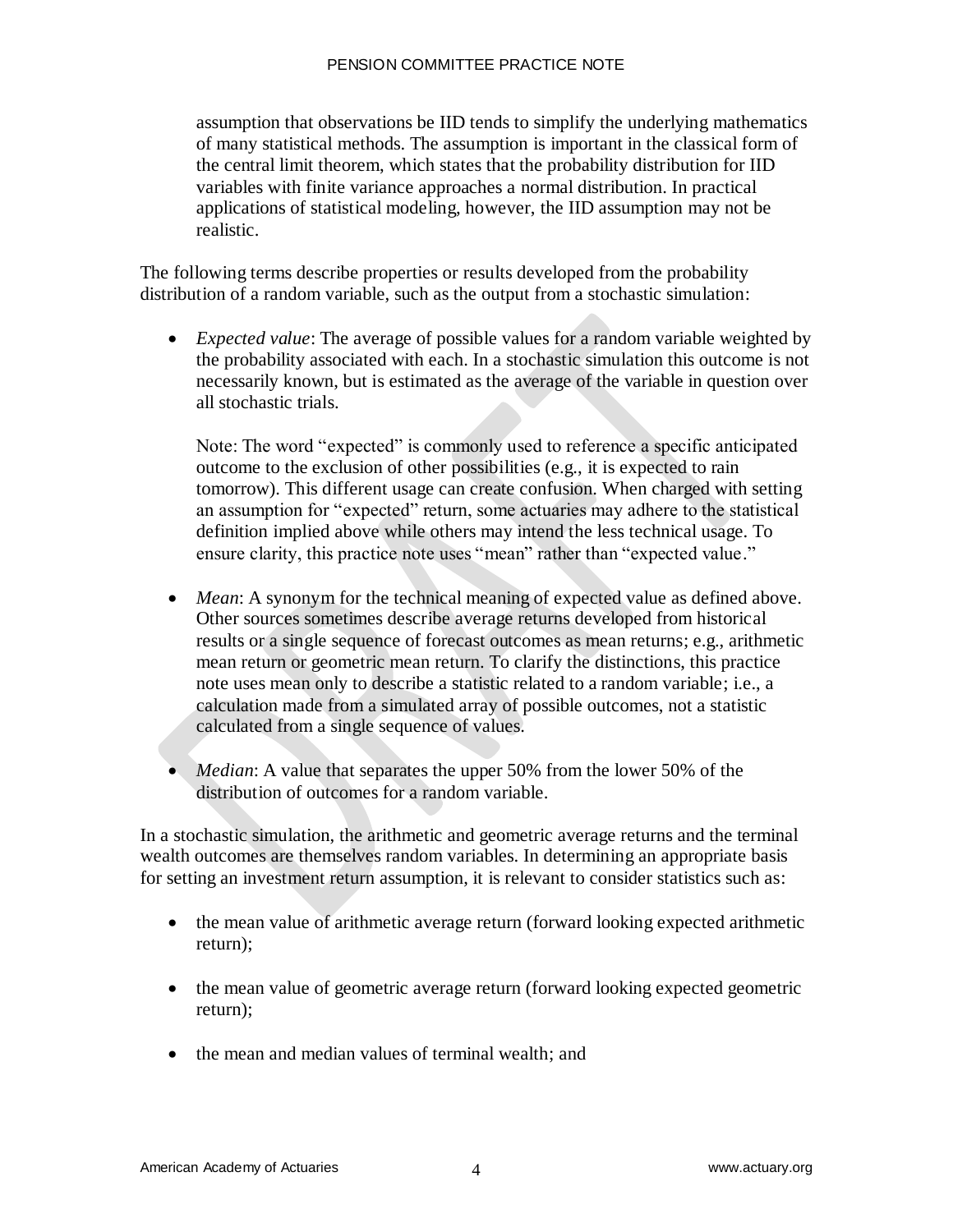• the equivalent discount rates associated with the mean and median values of terminal wealth.

### **II. NUMERIC EXAMPLE**

Much of the discussion that follows will consider these calculations as applied to a set of simulated future capital market outcomes such as those developed from a stochastic forecast. These outcomes can be visualized as a table of results, arranged with each scenario as a row and results for each simulation year as a column. The analysis of historical results or a deterministic forecast would, in contrast, entail only one set of outcomes.

#### Exhibit 1

|          | Annual Return -- for each simulation year |       |       |        |       |            |           |          |
|----------|-------------------------------------------|-------|-------|--------|-------|------------|-----------|----------|
|          |                                           |       |       |        |       | Arithmetic | Geometric |          |
|          |                                           |       |       |        |       | Average    | Average   | Terminal |
| Scenario |                                           | 2     | 3     | 4      | 5     | Return     | Return    | Wealth   |
| Α        | 5%                                        | 16%   | 20%   | 7%     | $-4%$ | 8.8%       | 8.5%      | 1.50     |
| B        | 14%                                       | 1%    | 6%    | $-12%$ | 3%    | 2.4%       | 2.0%      | 1.11     |
| С        | 1%                                        | 14%   | 26%   | $-3%$  | 18%   | 11.2%      | 10.7%     | 1.66     |
| D        | 22%                                       | $-4%$ | 6%    | 11%    | $-3%$ | 6.4%       | 6.0%      | 1.34     |
| Е        | 6%                                        | 14%   | $-3%$ | $-8%$  | 12%   | 4.2%       | 3.9%      | 1.21     |

The statistics for each scenario are determined as described above. For example, the arithmetic average for scenario A is equal to  $(5\% + 16\% + 20\% + 7\% - 4\%) / 5 = 8.8\%$ . The terminal wealth is  $(1.05)(1.16)(1.20)(1.07)(0.96) = 1.50$ . The geometric average for the same scenario by definition connects to the terminal wealth figure and is derived as  $(1.05)(1.16)(1.20)(1.07)(0.96)^{1/5} - 1 = 8.5\%$ .

The combination of model-generated scenarios makes up a collection of random variables for which additional statistics can be calculated. The mean and median of arithmetic average, geometric average, and terminal wealth are shown below. The equivalent discount rates that generate terminal wealth figures are also calculated.

| Simulation results                            | Mean | Median    |
|-----------------------------------------------|------|-----------|
| Arithmetic average                            | 6.6% | 6.4%      |
| Geometric average                             | 6.2% | $6.0\%$ * |
| Terminal wealth                               | 1.36 | 1.34      |
| Discount rate associated with terminal wealth | 6.4% | $6.0\%$ * |

\* Note that the median geometric average return equals the discount rate equivalent of median terminal wealth by definition.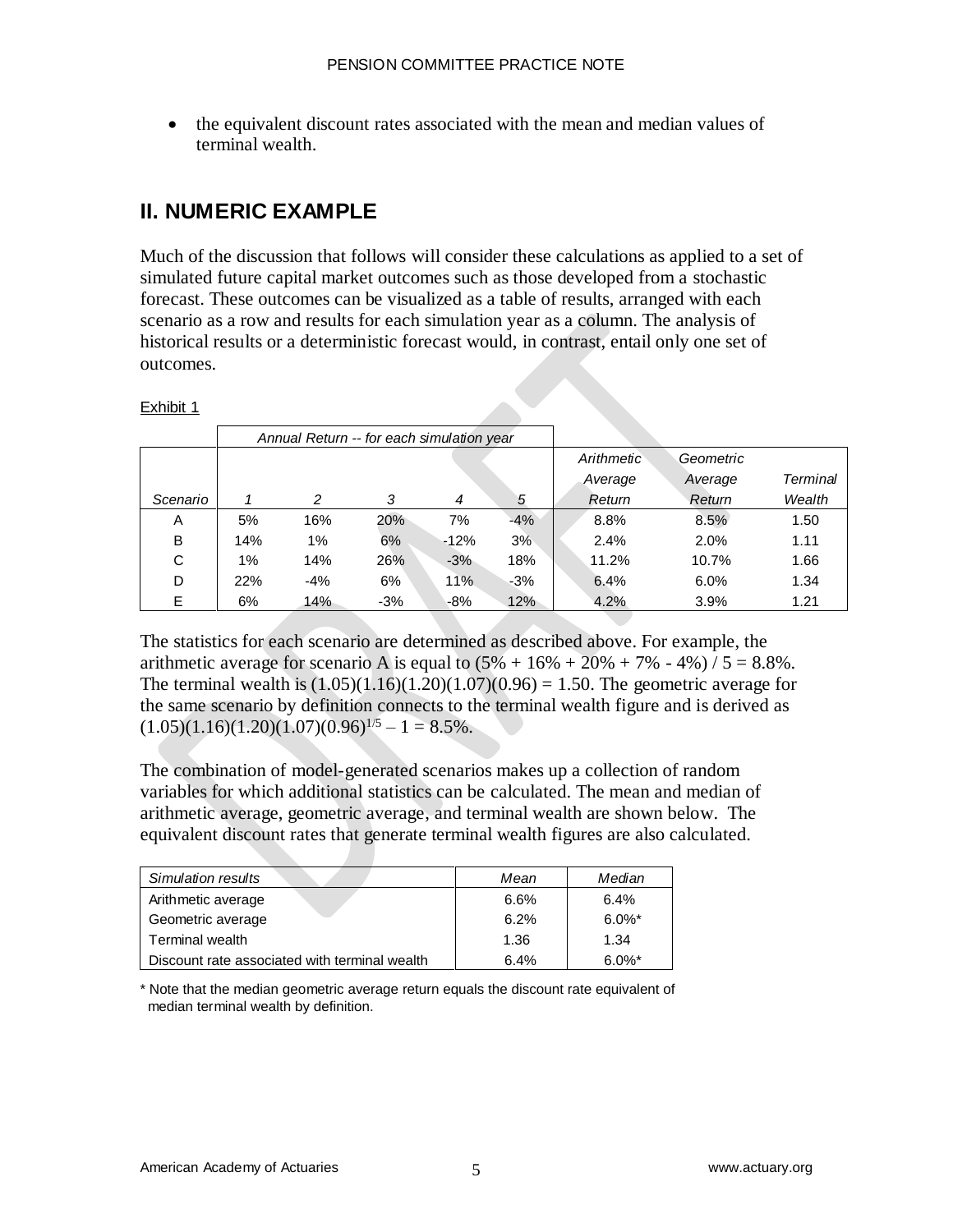#### *Reporting past performance*

Over a single investment period, arithmetic and geometric calculations of return are equal by definition. For multiple periods, however, the average returns will be equal only if each of the time-period returns are the same. To the extent that there is return volatility, the arithmetic average will be higher than the geometric average return, as the above example illustrates.

The conventional goal of performance reporting is to cite the rate of return that, given the initial asset value and subsequent cash flows, will reproduce the asset value at the end of the period. Only the geometric average return has this property. Suppose, for example, that the sequence of returns illustrated in scenario D actually came to pass, i.e., becomes "history." In that case, the terminal wealth would reconcile with the geometric average of the portfolio returns:  $(1.060)^5 = 1.34$ . The arithmetic average does not:  $(1.064)^5 = 1.36$ , a figure that exceeds the terminal wealth amount. Thus, there is little controversy that the appropriate return statistic for reporting past investment return is geometric average return.

### **III. FORECAST MODELS—THE EFFECT OF UNCERTAINTY**

The analysis of past performance does not consider uncertain future outcomes, but forward-looking/forecast models typically do, and such analysis is critical to actuarial work. Intuitive conclusions based on conventional mathematical relationships that apply in a straightforward way to the analysis of historical results may need to be reviewed in order to understand how the implications may differ in the analysis of expected future outcomes.

Consider this highly simplified example—a distribution of outcomes based on only two potential return outcomes, +20% or -10%, with a 50% probability assigned to each. For illustrative purposes, the returns for each year are presumed to be independent, without any element of either serial correlation or reversion to mean.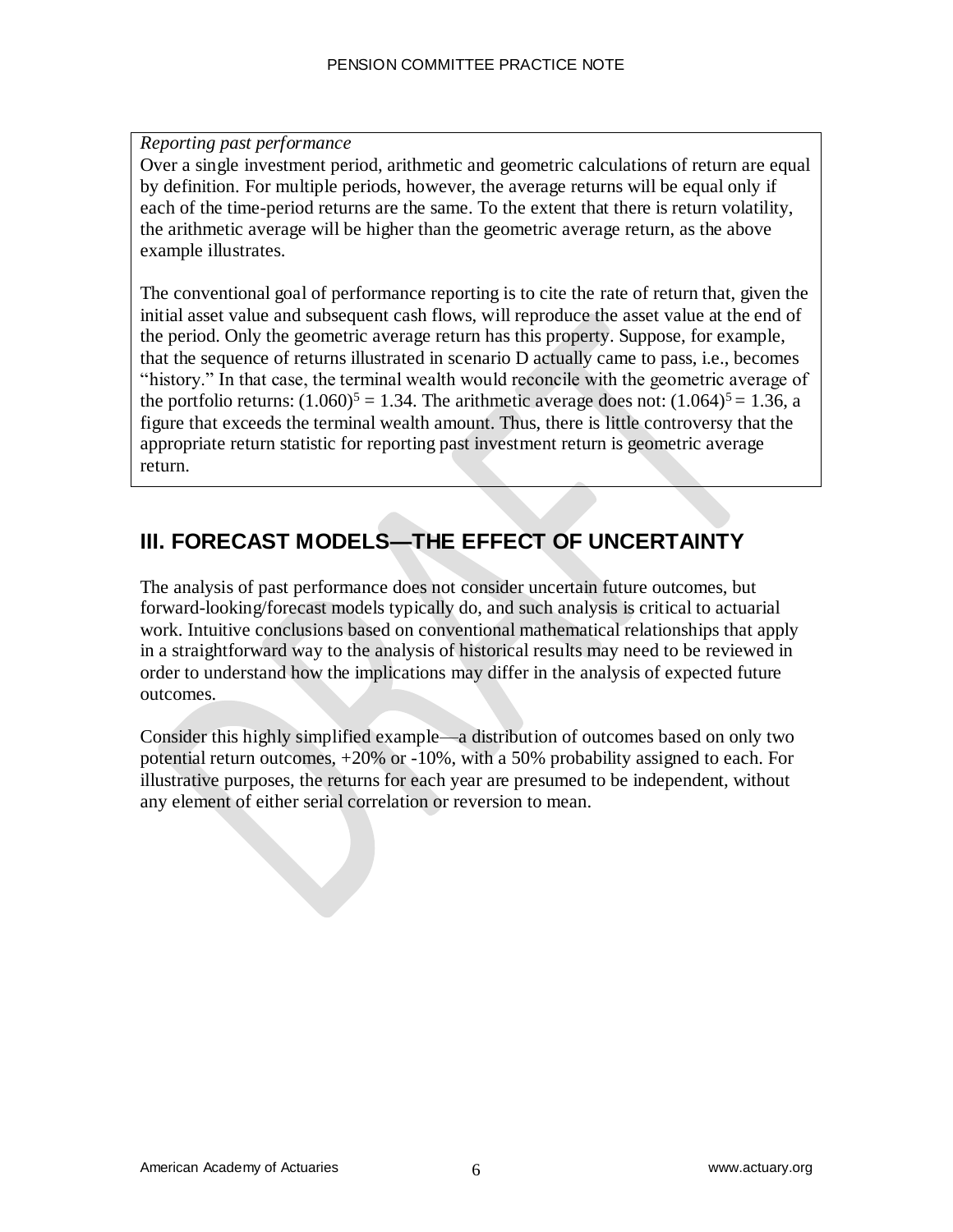

The mean of each year's return is, of course, 5%. The median annual return result, imputed in this case as the midpoint of the simulation outcomes, can also be presumed to be 5%.

But when the two years' results are combined, relationships change. Asymmetry is introduced due to the dollar-denominated return increment (in excess of the median) associated with the positive outcome being greater than the dollar amount of the return shortfall (below the median) associated with the corresponding negative outcome.<sup>2</sup> The implication, when considering the distributions of geometric average return or terminal wealth, is that the mean outcome will typically exceed the median outcome.

|                                               | Mean | Median |
|-----------------------------------------------|------|--------|
| Arithmetic average                            | 5.0% | 5.0%   |
| Geometric average                             | 4.5% | 3.9%   |
| <b>Terminal wealth</b>                        | 1.10 | 1.08   |
| Discount rate associated with terminal wealth | 5.0% | 3.9%   |

# **IV. RELATIONSHIPS AMONG STATISTICS**

In analyzing a distribution of uncertain future returns, two noteworthy connections between the resulting return and wealth outcomes are often presumed:

 The discount rate associated with the *mean* terminal wealth equals the mean value of arithmetic average return.

<sup>&</sup>lt;sup>2</sup> In the above example, this effect can be viewed as a simple comparison between the high outlier result (1.44) and the low outlier result (0.81). The high outlier exceeds the median result (1.08) by 0.36, while the low outlier falls below it by only 0.27; i.e., the outlier gain outcome exceeds the amount associated with the outlier loss. The impact of this imbalance can be seen in the fact that the mean/average terminal wealth figure exceeds the median terminal wealth.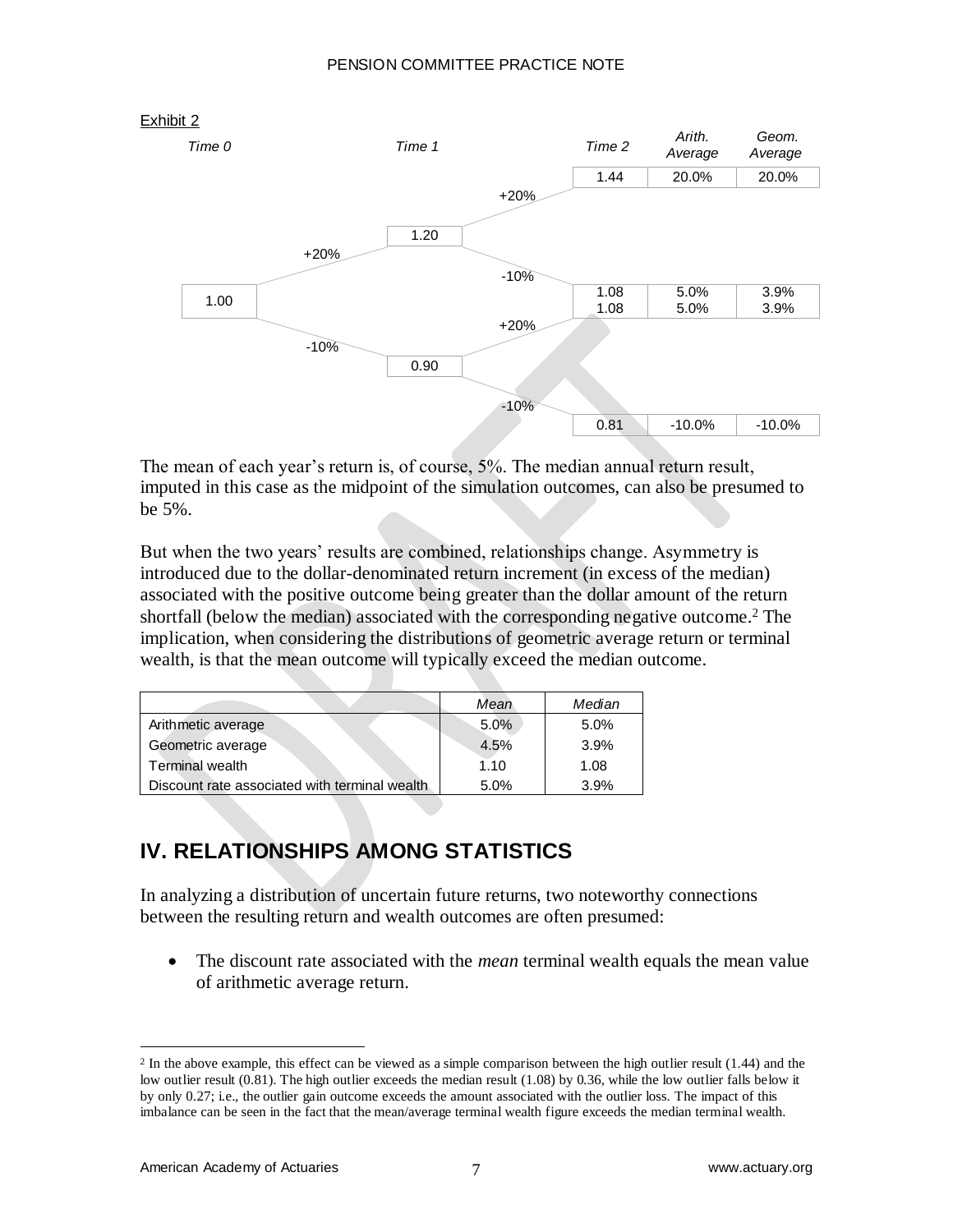The discount rate associated with the *median* terminal wealth outcome equals the mean value of geometric average return (but only over a long projection period).

In the context of the above simplified two-year projection, the first result is obviously borne out; i.e., the discount rate that generates the mean terminal wealth is the same as the arithmetic average return, 5.0% in both cases. In regard to the geometric average in the above example, however, the mean result exceeds the discount rate equivalent of median terminal wealth. This connection is borne out only over longer projection periods; i.e., the mean geometric average return declines as the number of simulated periods increases, and ultimately converges to the rate equivalent of the median terminal wealth.

The relationships among statistics are easiest to evaluate when future years' distributions of returns are considered to be independent and identically distributed (IID)—as was presumed in the example above. While this assumption forms the basis of many statistical models and conclusions, this treatment is oversimplified in that it does not incorporate the dynamics of observed "real world" return patterns.

Nonetheless, the IID assumption allows for straightforward application of statistical concepts, and permits the representation of portfolio return as a normally distributed random variable. This facilitates the assertion of certain numerical relationships that will be discussed further below. Note that the relationships may be valid even when prospective returns are not IID; at least some of these same relationships will be found in the output from any scenario generation model when applied over sufficiently long periods of time.

#### *Arithmetic average and geometric average returns*:

- Over a single period, arithmetic and geometric measures of return are identical by definition.
- Over multiple periods, the mean arithmetic average return will equal the mean geometric average return only if all periodic returns are equal. If there is any return volatility, arithmetic average return will exceed geometric average return.
- Mean geometric average return results will tend to decrease as the projection period increases (given some level of return volatility). This might be viewed as implying that the wealth-reducing effect of return volatility increases over time. There are a number of estimates for the relationship between mean arithmetic (A) and mean/median geometric average (G) returns. The most common approximation, although not fully precise, is  $G \approx A$  - Variance/2, where variance is that related to single period returns.<sup>3</sup>

#### *Arithmetic average return and terminal wealth:*

 Mean arithmetic average return relates to mean terminal wealth. In other words, accumulating assets at the mean arithmetic average rate is expected to produce the mean terminal wealth.

<sup>&</sup>lt;sup>3</sup> See the referenced Mindlin paper for a more complete discussion of this formula, along with an array of alternative estimation approaches.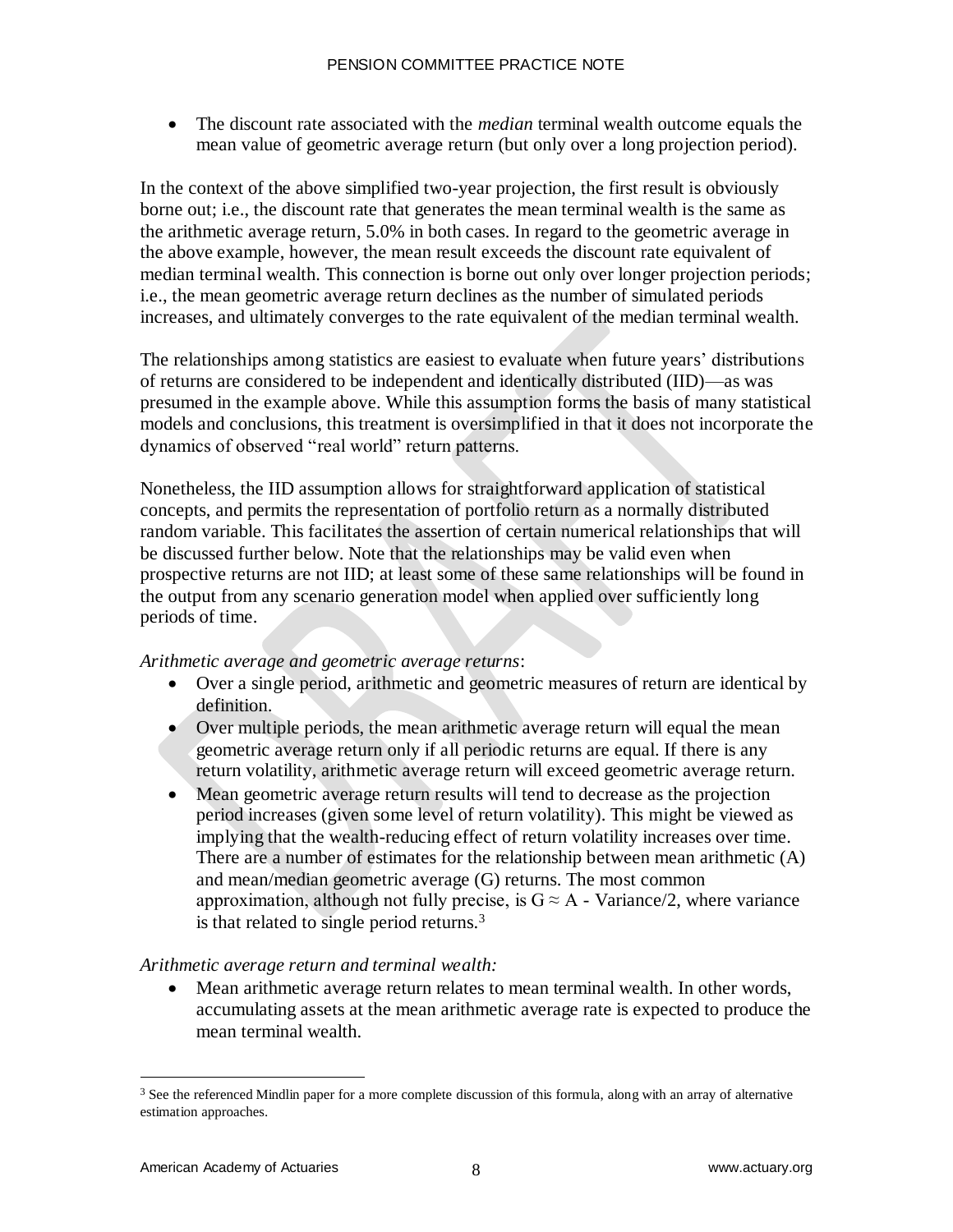#### *Geometric average return and terminal wealth:*

• Median geometric average return equates to median terminal wealth; again, this is by definition. Because mean geometric average return is asymptotic to median geometric return as the projection period increases, mean geometric average return ultimately equates to median terminal wealth.

In considering the above relationships, remember that some can only be expected to apply over long periods of time. Thus, not all of the relationships were fully borne out over the two- and five-year simulation periods that were shown in the earlier simplified examples.

An actuary referencing forecast results should also consider the need for review and testing of simulation outcomes from the particular capital market model being relied on in order to determine which relationships do and do not hold. In other words, the actuary should consider evaluating, rather than presuming, connections such as the critical linkage between the mean values for arithmetic average and terminal wealth.

## **V. ANALYSIS OF FORECAST RETURNS**

The actuary's determination of an expected return assumption may be based on simulated future capital market outcomes along with, or in place of, a review of actual/historical capital market results. A stochastic forecast model will generate an array of possible results that can be characterized as arithmetic or geometric average returns. Some characteristics associated with each statistic may be of interest; the actuary should consider which of these characteristics are more desirable for a given application. These properties may include the following:

### *No expected gain/loss*

This is a traditional actuarial objective. If the expected return assumption is set equal to the discount rate equivalent of mean terminal wealth, the expected gain or loss on assets in the future, in dollar terms, will be zero. Appendix 3 of ASOP 27 asserts that the mean arithmetic average (forward looking expected arithmetic) return will produce no gains or losses. This is certainly the result that would be expected from a model based on IID-type parameters, but may not be found in other models that incorporate implied mean reversion.<sup>4</sup> In such cases, it may be appropriate to determine the discount rate equivalent of the mean terminal wealth result rather than to approximate that outcome by use of the arithmetic average.

On the other hand, because geometric average return corresponds to the median terminal wealth outcome, the incidence of gain and loss outcomes would tend to be equal when

<sup>4</sup> In models with mean reversion tendencies, the mean arithmetic average return result is likely to exceed the discount rate equivalent of mean terminal wealth. This imbalance arises from such models' tendency to pull outlier results within a given sequence of simulated returns back toward the median over the successive years. Doing so effectively suppresses "longitudinal" volatility (the range of accumulated wealth outcomes over time) while leaving "crosssectional" volatility (the range of return outcomes for any one simulation year) unaffected.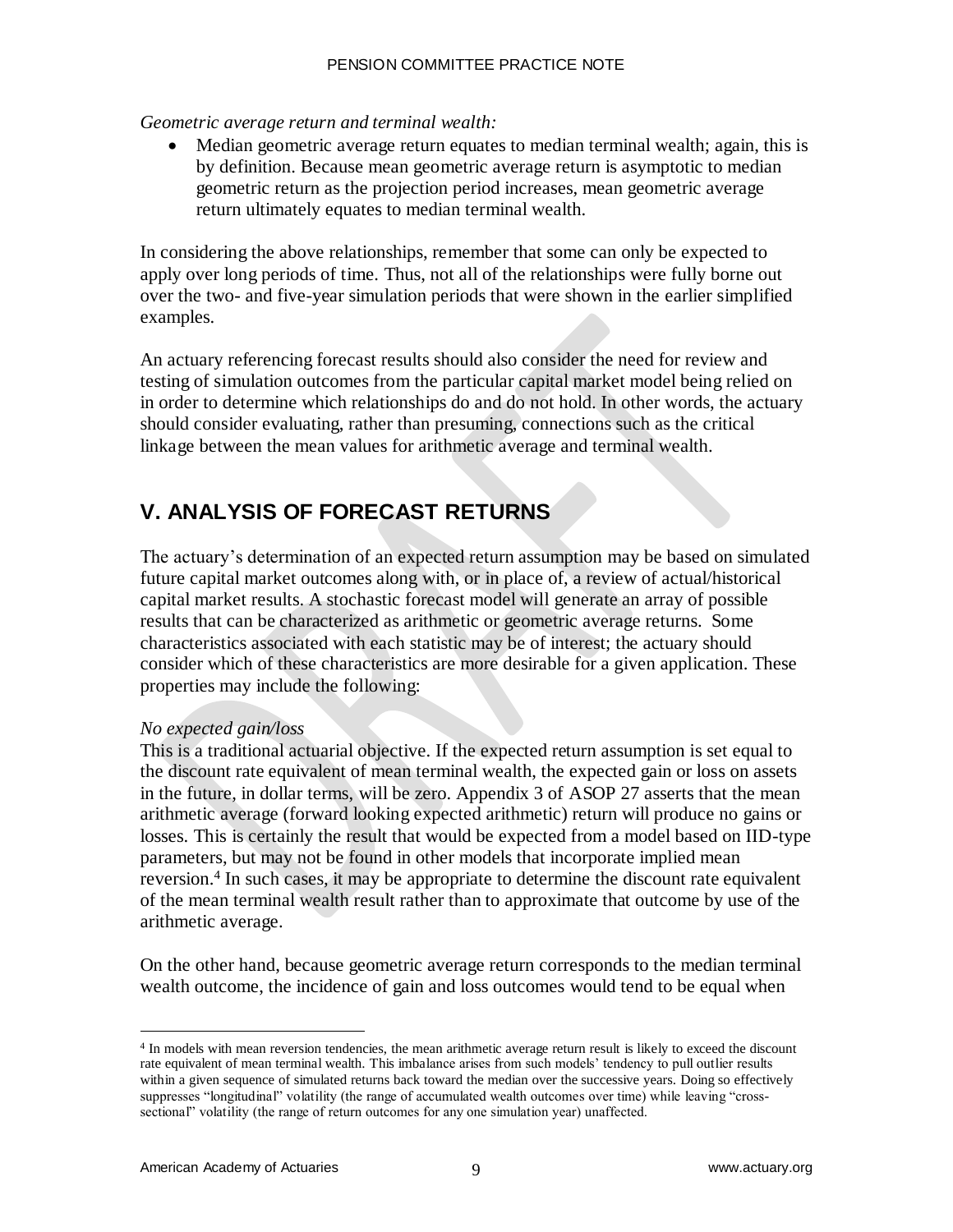using this assumption, while reference to the mean wealth outcome or arithmetic average return implies a greater incidence of loss outcomes. As noted earlier, this seeming anomaly is caused by the fact that the simulated array of forecast scenarios generally includes high outlier outcomes with larger dollar gains than the amount of dollar losses associated with low outlier outcomes. Put another way, the average terminal wealth outcome is more affected by outlier results than is the median terminal wealth.

Also, note that if the assumed expected return is set to the expected geometric average, and that geometric average return is realized over a given experience period, no gain/loss will result. However, if the assumed return is set to the expected arithmetic average return, and that arithmetic average return is realized, unless that return is realized as a constant rate, there will be an experience loss. This implies that, given that the experienced return amounts will almost certainly be returned as a constant rate, an arithmetic average return that is *greater* than the investment return assumption must be realized in order to avoid a loss.

#### *Credibility/robustness<sup>5</sup>*

As already noted, the mean of a random variable is much more sensitive to outlier values than is its median, because the mean value is affected by the existence of a few large outlier values, while the median is not. Because geometric average return corresponds to the more robust median terminal wealth statistic, it is also considered to be a more robust outcome from a capital market simulation model than is the arithmetic average return.

This characteristic becomes important if the actuary believes that outlying scenarios in a probability distribution are not fully credible. Certain statistical techniques can also be used to address this situation; e.g., the outlying scenarios may be truncated, or their values may be replaced with threshold values.

#### *Conservatism*

Because mean arithmetic average return will almost always exceed mean geometric average return, the use of arithmetic average for discounting purposes would be viewed as a less conservative assumption.

 $\overline{a}$ <sup>5</sup> These terms are related in the sense that they connect to the level of confidence that may be attributed to a given modeling result.

<sup>--</sup> The term *robustness* relates to (1) the sensitivity of a given result to outlier data in the distribution from which it is derived, and (2) the ability of a test or result to provide valid insight even if the model presumptions are altered or violated.

<sup>--</sup> The term *credibility* as employed in this context relates to the level of reasonableness/validity associated with a given simulation result; it seems rational to assert that reliance on a less robust forecast result would be considered less predictive of actual future outcomes.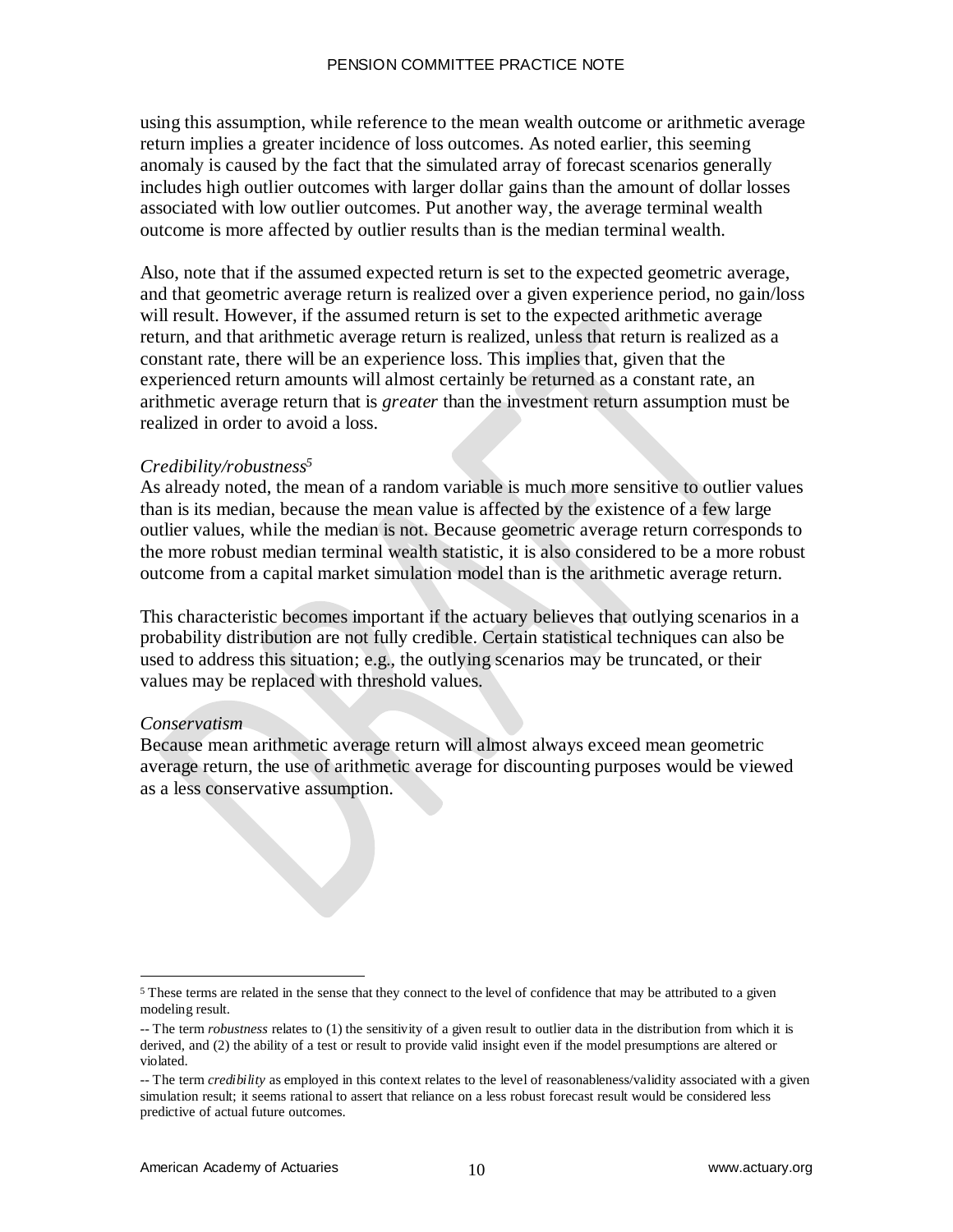### **VI. ISSUES/CONCERNS FOR ACTUARIES**

The actuary should carefully consider the issues involved in setting an investment return assumption, whether based on a review of capital market history or simulated future return scenarios generated by a forecast model.

As noted earlier, it is generally accepted that the geometric average best represents investment outcomes associated with historic investment returns; i.e., this result exactly equates to the actual amount of wealth generated during the historic period. If historical returns are referenced in assumption-setting, the actuary should consider the need to address issues related to differences in economic conditions—which may be viewed as significantly different from those during the historical period. Critical factors to evaluate would normally include inflation levels, expectations for productivity gains, the level of interest rates, and the level of stock market valuation.

This paper has described a number of special considerations that relate to the review of projected results. Note that even if a stochastic forecast model were calibrated to fully align with historical results—asset class means, standard deviations and correlations that exactly match historical statistics—it would still produce a range of outcomes rather than the deterministic/single outcome represented in the historic record.

The implications of these two different approaches for assumption-setting (capital market history vs. forecast/simulation) may seem inconsistent, in that the same historical information could, at least in theory, be used to support two significantly different assumptions, depending on whether that history is evaluated deterministically or used as a basis for developing an array of projected future outcomes. It is challenging, but necessary, to understand the underlying rationale for this difference, which directly relates to the arithmetic/geometric return considerations previously discussed.

The generation and calibration of economic scenarios involves a host of assumptionrelated decisions, and simplifications are inevitably necessary as part of the process. The effect of these simplifications is an important consideration when assessing the credibility of simulated results. For example, the cyclical qualities of capital markets may not be accurately simulated in modeling. It may be reasonable to presume that mean reversion tendencies exist in capital market outcomes over time.<sup>6</sup> If so, a model that does not capture this mean reversion quality—e.g., one based on an IID presumption for the generation of annual outcomes—would be expected to produce a range of outcomes that is unrealistically broad. Because mean wealth outcomes are disproportionately affected by high outlier results, the actuary should carefully consider the credibility associated with return/wealth outcomes that are heavily dependent on these high outlier results.

<sup>&</sup>lt;sup>6</sup> Mean reversion tendencies would presumably result from constraints on the range of economic activity and capital market results, e.g., those imposed by resource/workforce/productive capacity limitations in the overall economy, current or simulated levels of interest rates vs. presumed normative levels, the level of equity pricing in comparison to historic mean price levels, and through the operation and underlying objectives of government fiscal and monetary policies.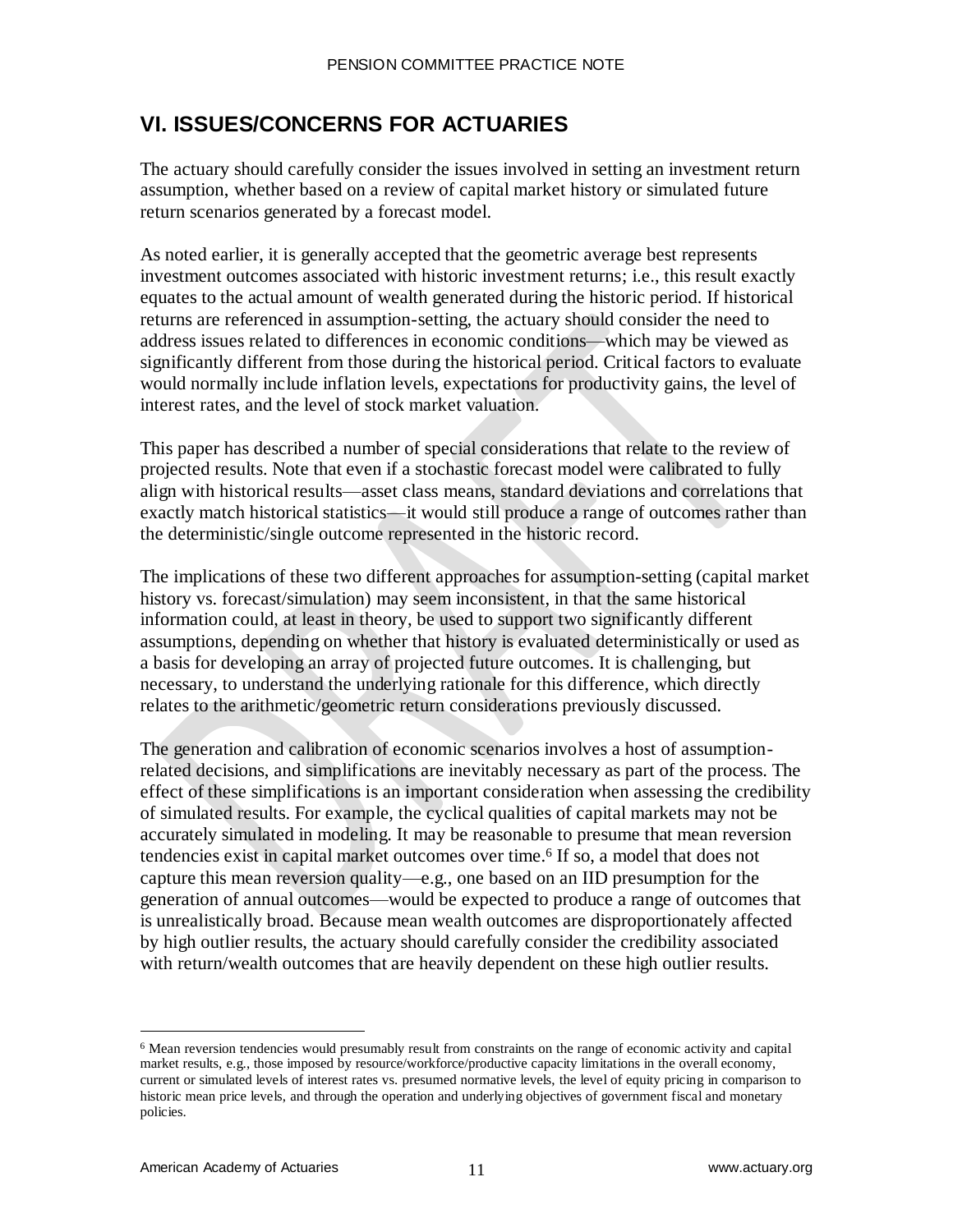#### PENSION COMMITTEE PRACTICE NOTE

One might also consider whether any type of mean outcome is a reasonable basis for decision-making. When considering events that are repeatable, gains from one iteration are available to offset losses that occur in other iterations. For example, presume a bet of one dollar on the numbers (selecting a single integer from 1 to 1,000) with a payoff of 1,000:1; the expected value of the wager is the same one dollar. It seems reasonable in this case to offset the highly likely but relatively small losses with the relatively unlikely but very large gain associated with a win. As long as the one-dollar bet is a small portion of the bettor's overall wealth, the game can be repeated often enough that the few favorable outcomes can be expected to offset the effect of the more numerous unfavorable outcomes.

However, if the number of expected incidences of betting is reduced for any reason (e.g., the bet amount is a large portion of the bettor's wealth), the situation changes. If there will be only a few betting opportunities, the more appropriate focus is the distribution of expected outcomes, with greater focus on likely as opposed to mean outcomes. This recognizes that gains from the improbable but extremely favorable outcome are unlikely to be available to offset losses from the much more probable unfavorable outcomes. Of course, this does not necessarily imply that the midpoint of the distribution of outcomes is necessarily the most appropriate choice. Depending on objectives, a 50% chance of achieving the targeted result may or may not be sufficient.

Similarly, although many simulations of a pension fund's financial experience may be run, there will ultimately be only one outcome. Gains from other favorable simulations will not be available to offset losses from unfavorable realized results. Thus, averaging the results from an array of potential outcomes may result in a measure that has limited practical value, especially in situations where it is more likely that actual experience will fall short of that average outcome. For this reason, a focus on the distribution of results, such as the median and various percentile outcomes, may be more appropriate as a guide to decision-making.

# **VII. CONCLUSIONS**

The conclusions from this practice note can be briefly summarized as follows:

- Two approaches are commonly used in developing an investment return assumption for use as a discount rate—a review of historical statistics and the evaluation of simulated outcomes from a stochastic forecast model.
- In evaluating historical return statistics, the use of geometric average return results is generally appropriate, whereas in the review of simulated future outcomes, consideration may be given to both mean geometric and arithmetic average results, along with other related statistics such as the discount rate equivalent of mean or median terminal wealth.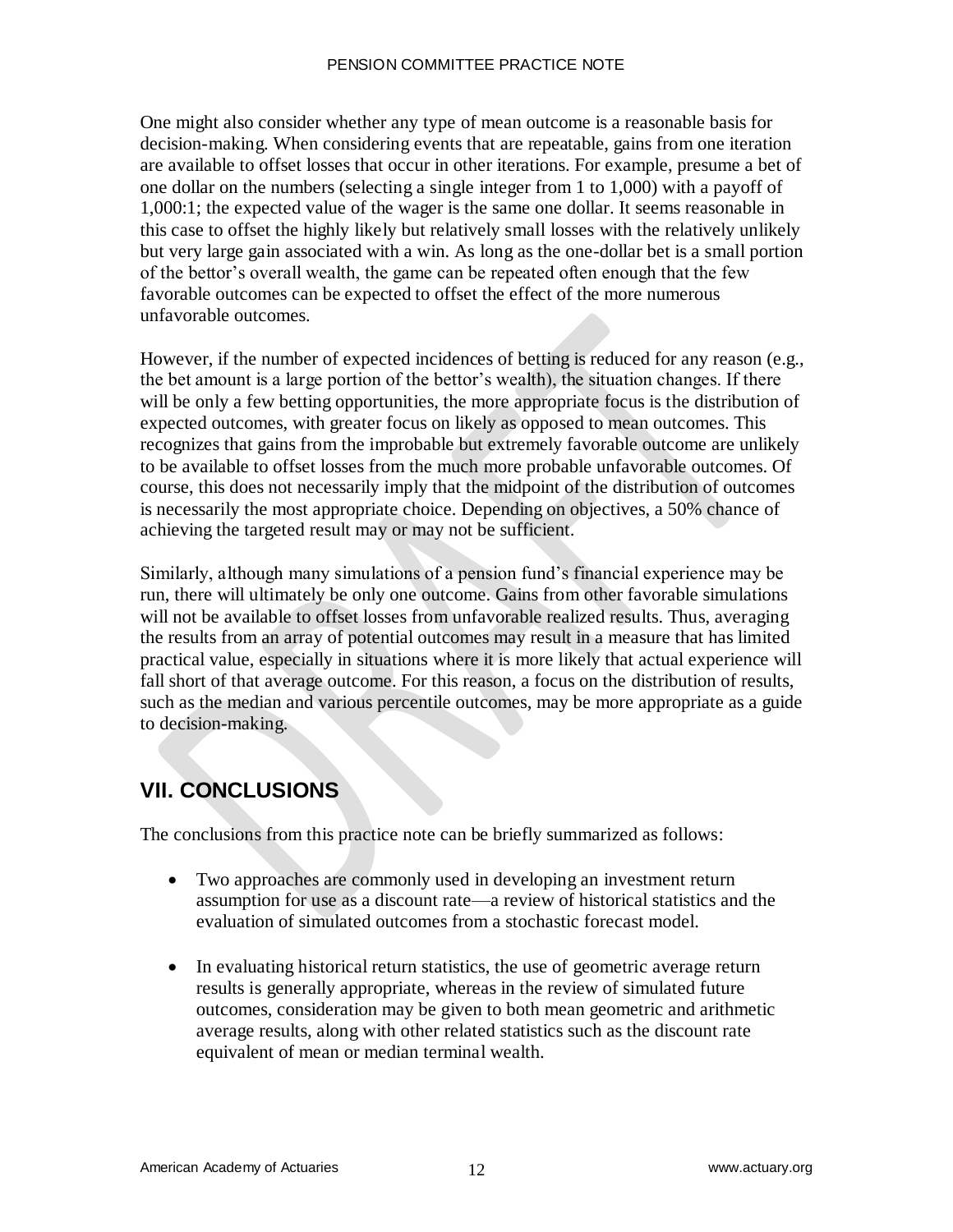- In the context of simulated future outcomes, the actuary might expect that the use of an assumption based on the mean arithmetic average, or the return rate that generates the mean terminal wealth outcome, will produce no expected future gain or loss.<sup>7</sup> However, the gain/loss parity results from the greater dollar gain associated with high outlier outcomes vs. the loss associated with low outlier outcomes. Thus, the use of this assumption implies a greater-than-50% chance of a loss being incurred.
- The use of a mean geometric average is consistent with the approach used for assessing historical data, i.e., the amount of accumulated wealth actually produced by capital markets in the past. In the context of simulated future results, over long periods it will align with the median wealth outcome, thus balancing the expected incidence of gains and losses in the future. The mean geometric average is less sensitive to the influence of outlier results than is the arithmetic average, which means that it is the more robust outcome from capital market modeling.

The actuary will want to understand the rationale and implications associated with any statistical outcome selected for use. An actuary considering the use of an arithmetic average rate for discounting over long periods of time should find it helpful to consider the issues and concerns raised in this practice note.

### **APPENDIX 1**

### **Application to Return Assumption Used in U.S. Accounting (ASC-715 and GASB67)**

For the most part, this practice note has focused on investment return assumptions developed for use as discount rates and applied over long periods of time. However, U.S. corporate accounting rules applicable to pension and retiree welfare plans call for a different application for an investment return assumption. In corporate accounting, the investment return rate is applied to a market or market-related value of assets to develop an expected return amount for only the current year, which is then used as an offsetting item in the determination of annual pension (or OPEB/retiree welfare) cost.

Corporate accounting rules specify "the average rate of earnings expected on the funds invested or to be invested to provide for the benefits included in the projected benefit obligation." However, because the rate is applied to a current asset value and serves as an estimate of the current year's investment return, its application implies a very different meaning from an investment return assumption that is applied as a discount rate or used as an estimate of asset accumulation over long time horizons. It is only when return assumptions are applied as a constant rate over multiple time periods that many of the issues discussed earlier arise.

 $7$  As noted earlier, the presumed equality in these two forecast outcomes might not be found in models that incorporate significant mean reversion tendencies; i.e., calculated mean arithmetic average returns might exceed the level implied by mean terminal wealth.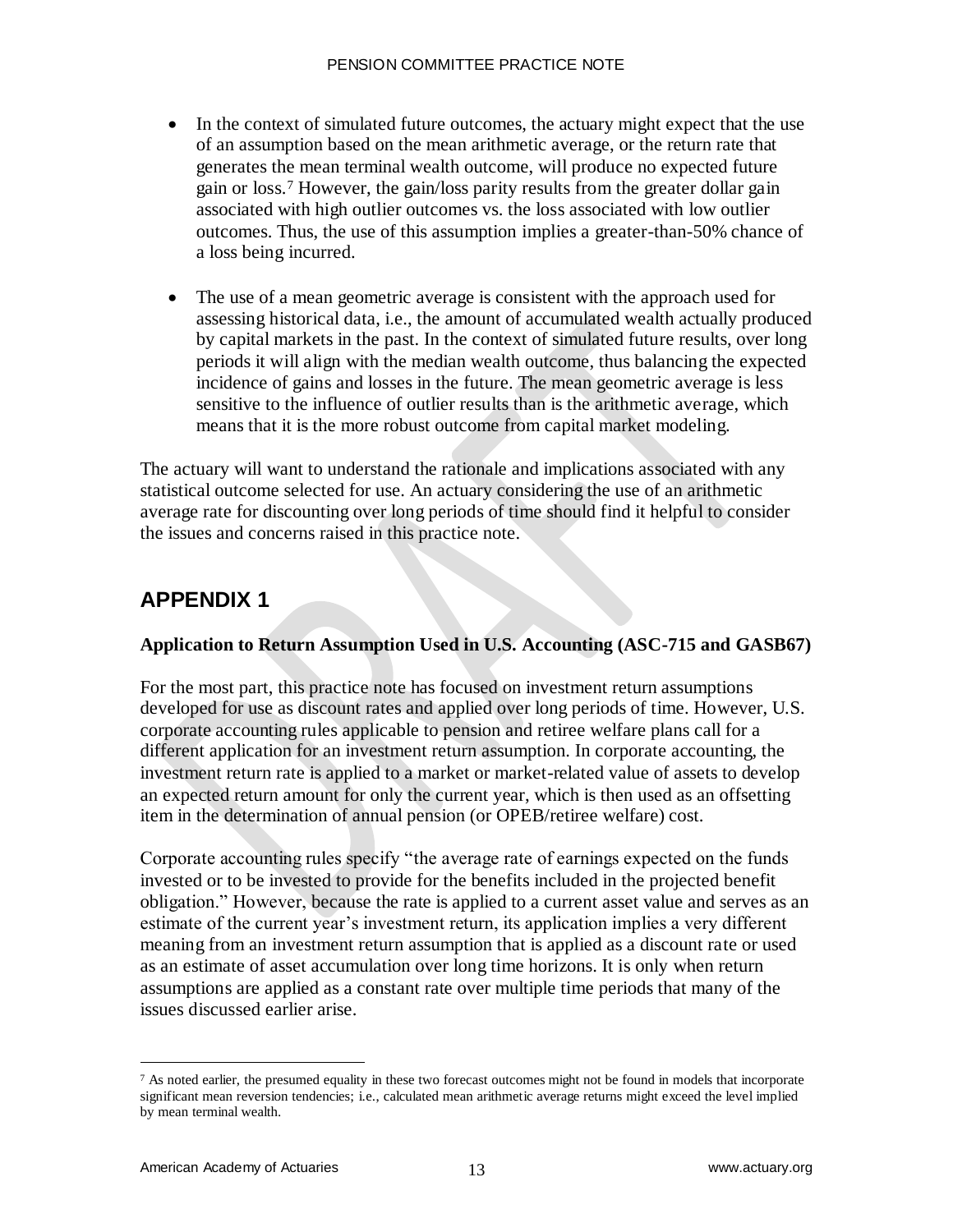Based on the principles already discussed, it would appear that a mean arithmetic average return figure—whether based on historical data or derived from a forecast model—would be more compatible with the function of estimating a single year's investment return.

On the other hand, the asset value to which the rate is applied may be a highly smoothed value rather than an actual market value. This substitution acts to reduce the recognized effect of investment return volatility in the calculation of expected return amounts. The gap between arithmetic and geometric average return statistics is higher when the return results are more volatile; this implies that the rationale for the use of mean arithmetic average return is not fully consistent with an application in which mechanisms act to reduce the recognition of gains and losses and thus dampen the volatility effects.

This may imply that the application of the general principles under this situation provides a rationale for a rate somewhere between the arithmetic and geometric average return. Such a modified rate might be more consistent with its application to an asset value that recognizes some but not all of the return volatility actually present in capital markets.

## **APPENDIX 2**

### **Varying Attributes of Simplified vs. Complex Statistical and Forecast Models**

As noted earlier, the relationships among statistics are easiest to evaluate when future year's distributions of returns are considered to be independent and identically distributed (IID). While this assumption forms the basis of many statistical models and conclusions, this treatment is oversimplified in that it does not incorporate the dynamics of observed "real world" return patterns.

More simplified statistical models based on IID principles, however, exhibit a number of useful and noteworthy relationships. For a projection covering N investment periods, mean arithmetic average return, mean geometric average return, and the discount rate equivalents of mean and median terminal wealth may be referenced. Those statistics are shown in the graph in Figure 1, and exhibit the following relationships:

- $\bullet$  Mean arithmetic average return is constant (independent of N) and is equal to the expected or mean value of the single period return.
- Mean geometric average return equates to the arithmetic average for a single-year period, and then decreases over time (as N increases).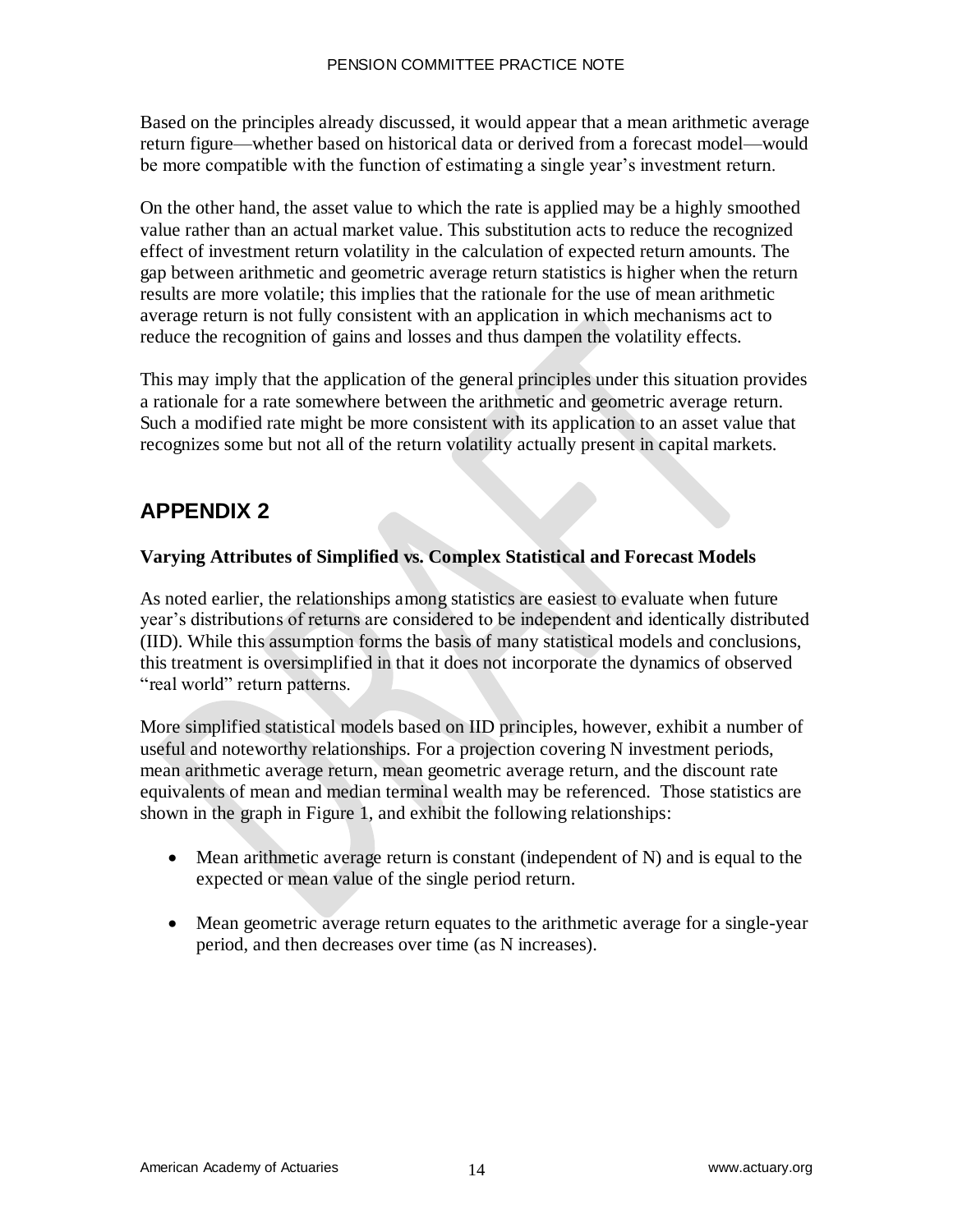

### *Terminal wealth*

The objective in pension plan funding is not to achieve a particular level of investment return, but rather to accumulate an amount over time that is sufficient to provide for the payment of pension obligations. For that purpose, the most relevant statistics are those that relate to wealth accumulation, and similarly, the equivalent discount rates corresponding to those wealth statistics. In the simplified statistical model, these statistics will exhibit the following characteristics:

- Mean terminal wealth has an equivalent discount rate that is constant independent of N, and equates to mean arithmetic average return.
- Median terminal wealth has an equivalent discount rate that, by definition, equates to median geometric average return.

Mean geometric average return decreases over time as N increases; over long projection periods, it asymptotically approaches the equivalent discount rate that equates to median terminal wealth.

#### *Relationships Referenced in ASOP 27 – Appendix 3*

Some expected relationships between various statistical outcomes are referenced in the ASOP's Appendix 3. These references are essentially the same as those quoted above, i.e., statistical connections that an actuary would expect to see in statistically based models incorporating IID-type principles.

<sup>8</sup> Results of a return simulation based on IID presumption, normally distributed returns, 5% mean return, and 15% standard deviation.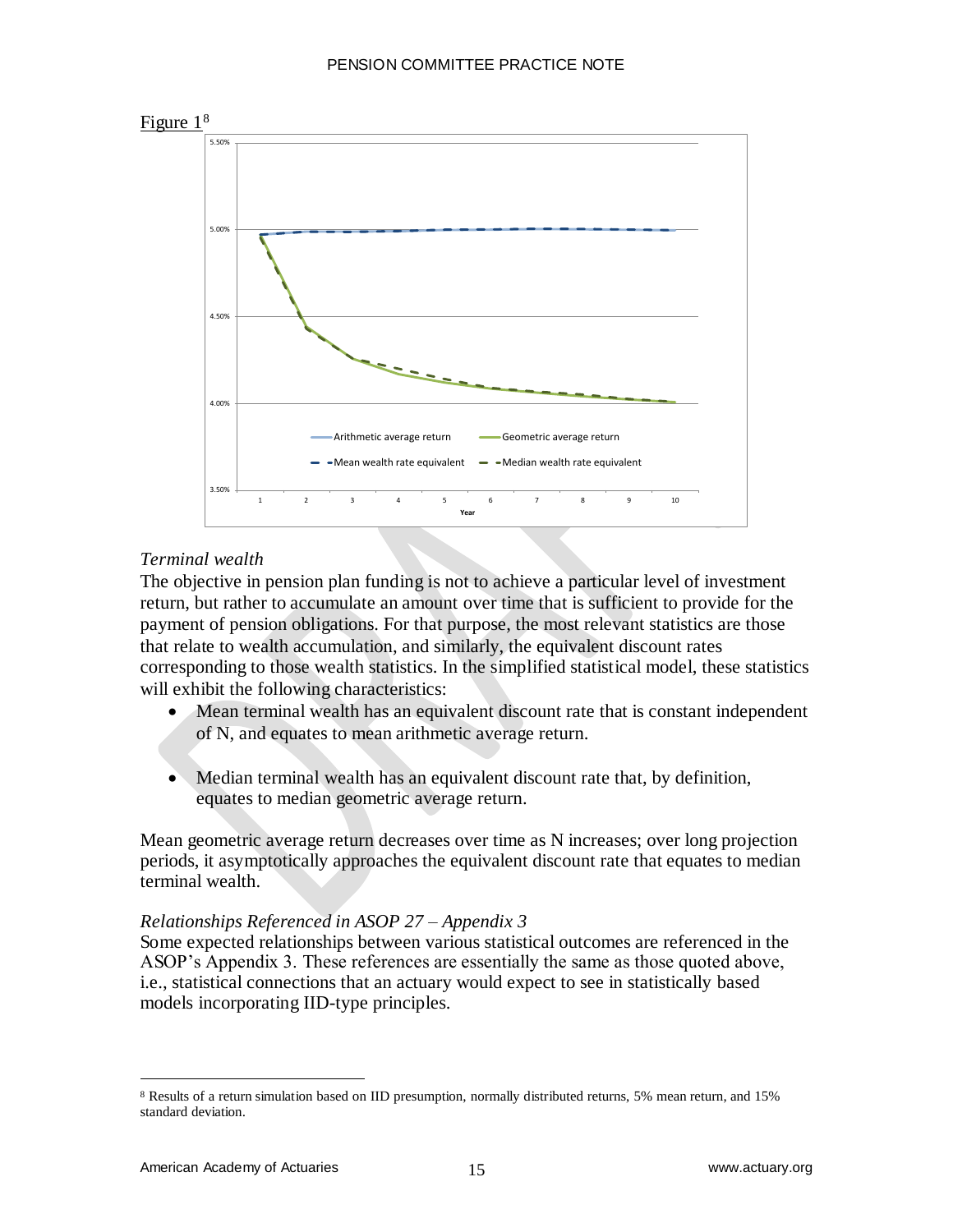In particular the Appendix references two key expected relationships and, as noted, uses somewhat different terminology than is employed in this practice note:

- The use of a forward-looking expected geometric return as a discount rate will produce a present value that generally converges to the median present value as the time horizon lengthens; i.e., if the actuary uses this rate to discount the obligation, there is an expectation that there will be sufficient funds to defease the obligation 50% of the time.
- The use of a forward-looking expected arithmetic return as a discount rate will generally produce a mean present value; i.e., there will be no expected actuarial gains and/or losses.

*Use of more complex models should be expected to change some relationships* It is critical to note that more complex capital market/forecast models often referenced by actuaries will generally not adhere to the IID convention. At a minimum, almost all models in current use will have provisions to address differences between initial capital market conditions and "normative" conditions; e.g., current interest rates may be considered lower than the long-term norm and thus future rates will have a tendency to rise. Similarly, equity valuations could be viewed as out of sync with long-term valuation levels and have a tendency to rise or fall over time to compensate.

In addition to trends related to initial-normative capital market conditions, some models may also incorporate tendencies toward mean reversion within the generated scenarios, which implies that when return results in a given scenario are simulated to fall extremely far from the normative trend, those extreme outcomes will have a tendency to be reversed over time. For example, extremely favorable equity returns may be presumed to imply levels of economic growth, P/E ratios, and utilization of workforce, resource, and production capacities that are higher than normal. Given modeled constraints on these parameters, the result may be a bias toward unfavorable equity returns in successive periods that act to suppress prospective returns and push accumulated results closer toward the more typical range. Even more obviously, simulated high fixed-income returns generally result from decreases in yields that will tend to be reversed over time.

These types of model characteristics will tend to disrupt some of the relationships that were evidenced in the simpler statistical model reviewed earlier, as illustrated in Figure 2.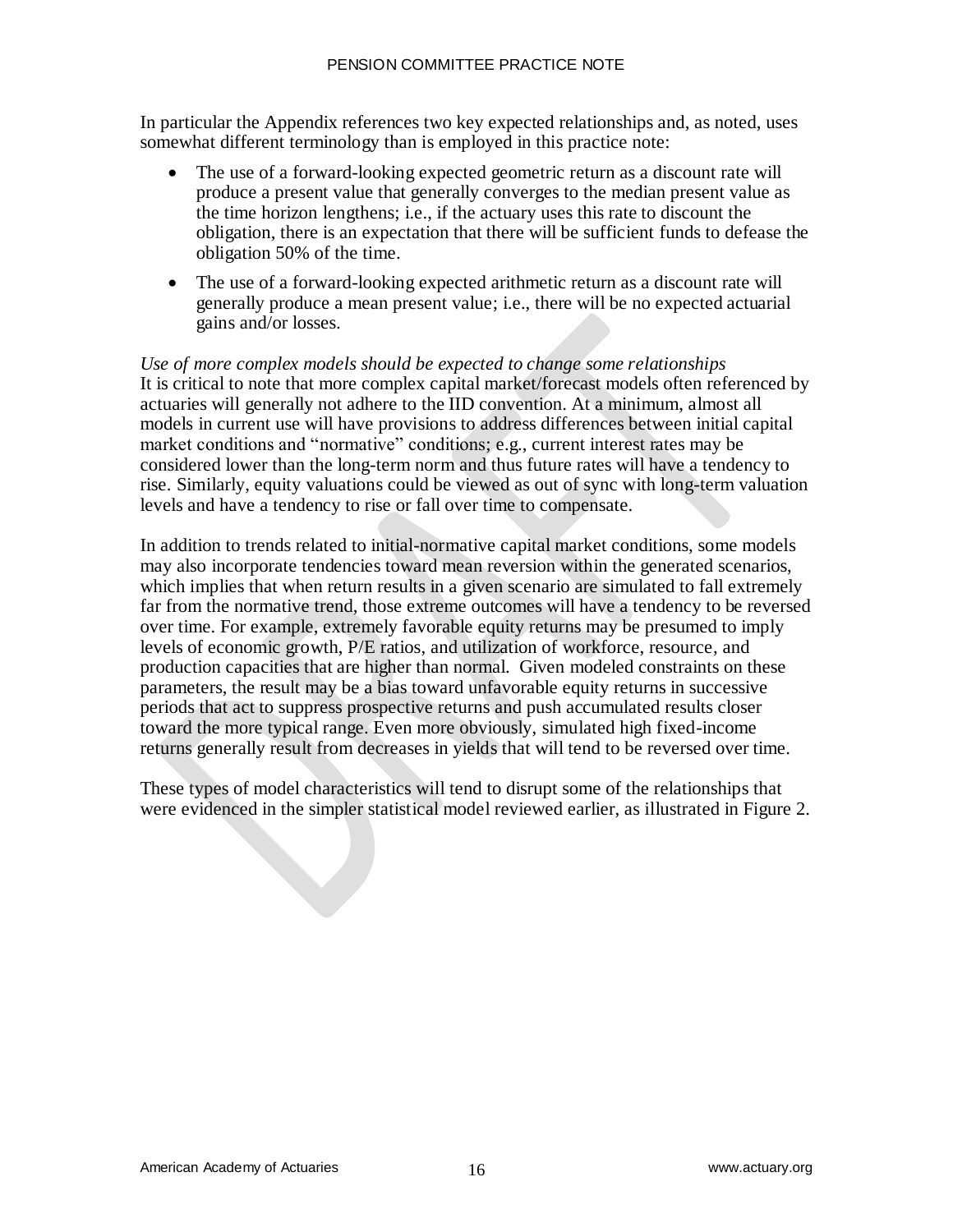

As the above example illustrates, results from more complex models may create disconnects in at least two critical relationships:

- a trend in rates rather than constant emerging rates for mean arithmetic average and mean terminal wealth; and
- a gap rather than equality between emerging results for mean arithmetic average and mean terminal wealth.

The first outcome is a result of the tendency for initial capital market conditions to revert to normative levels over time. The second outcome is caused by the tendency for mean reversion within the capital market simulation, so that the emergence of extremely high or extremely low return/wealth outcomes creates a tendency for offsetting outcomes in successive periods—which acts to pull extreme wealth outcomes back toward median levels.

<sup>9</sup> Results of a return simulation based on normally distributed returns, 5% mean return in year 1 grading up to 6% mean return in year 7, and 15% standard deviation. The model also incorporates some reversion of simulation outcomes to the mean, so that a high percentile outcome in a given year leads to an increased likelihood for a low percentile outcome in a successive year; this acts to suppress the distribution of accumulated returns (e.g., the gap between mean and median wealth outcomes).